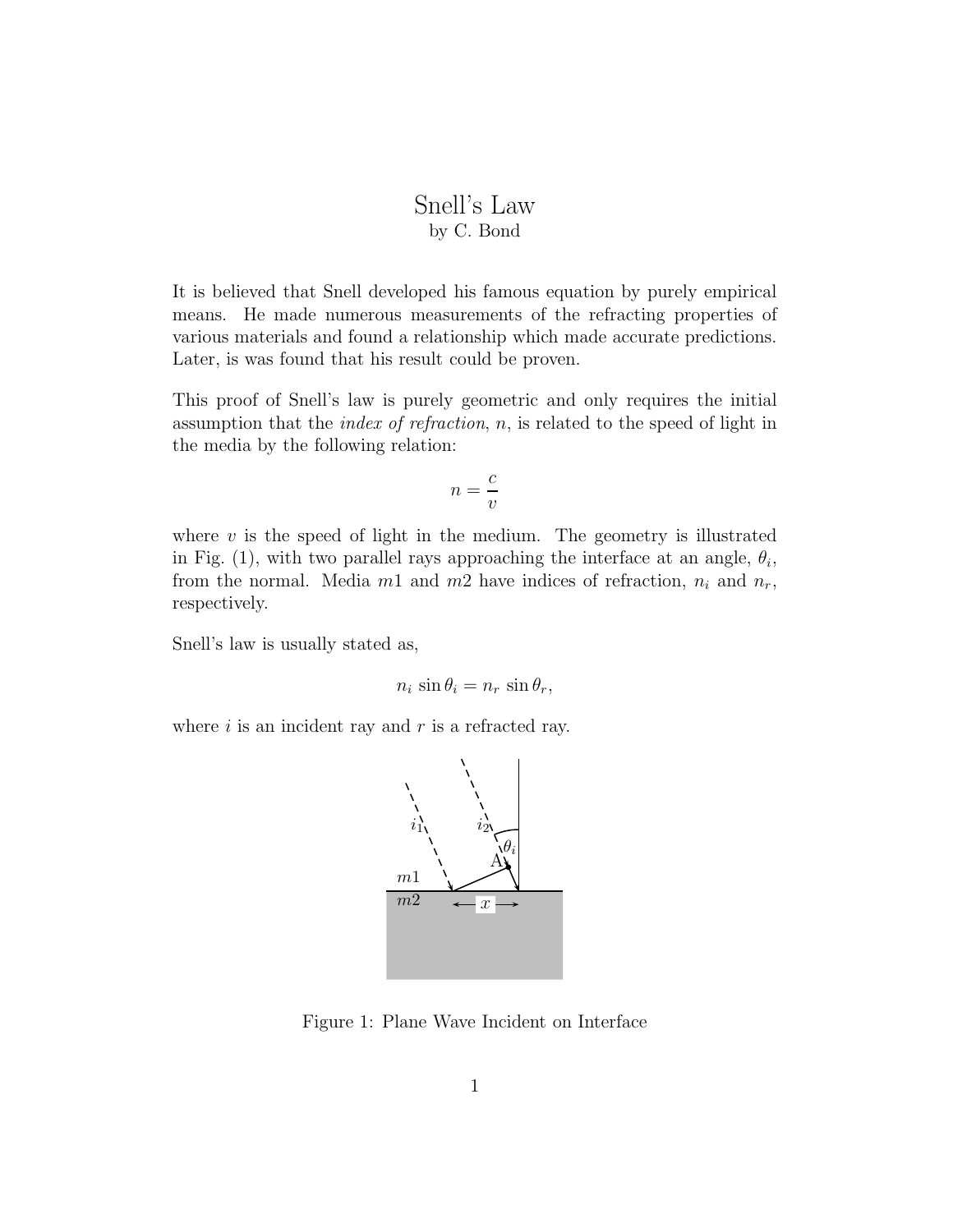If the two rays shown travel together, then  $i_2$  just reaches point 'A' when  $i_1$ strikes the interface.  $i_2$  completes the remaining journey to the interface at velocity  $c/n_i$  and covers distance x  $\sin \theta_i$ .

Fig. (2) shows the incident and refracted rays with critical points labelled. While  $i_2$  completes its journey to the interface,  $i_1$  is refracted into  $m2$  trav-



Figure 2: Refracted Wave in Medium

elling at the new velocity  $c/n_r$ . It reaches point 'B' when  $i_2$  reaches the interface. Note that the acute angle formed by the entry point of  $i_1$  and the right triangle at 'A' is  $\theta_i$ , and the corresponding acute angle formed by the entry point of  $r_2$  and the right triangle at 'B' is  $\theta_r$ .

Point 'B' is found by the intersection of two circles. One is the circle centered at the entry point of  $i_1$  at the interface and with radius equal to the distance travelled in medium  $m_2$  while  $i_2$  travels its excess distance to the interface in  $m_1$ . The second circle is centered halfway between the entry point of  $i_1$  and  $i_2$  along the interface, and with radius equal to half that distance  $x/2$ . This is the locus of right triangles with  $x$  as a hypotenuse.

The ratio of the two distances is the same as the ratio of the sines of angles  $\theta_i/\theta_r$ . But this ratio is also the ratio of the velocities of light in the respective media and is therefore inversely proportional to the indices of refraction.